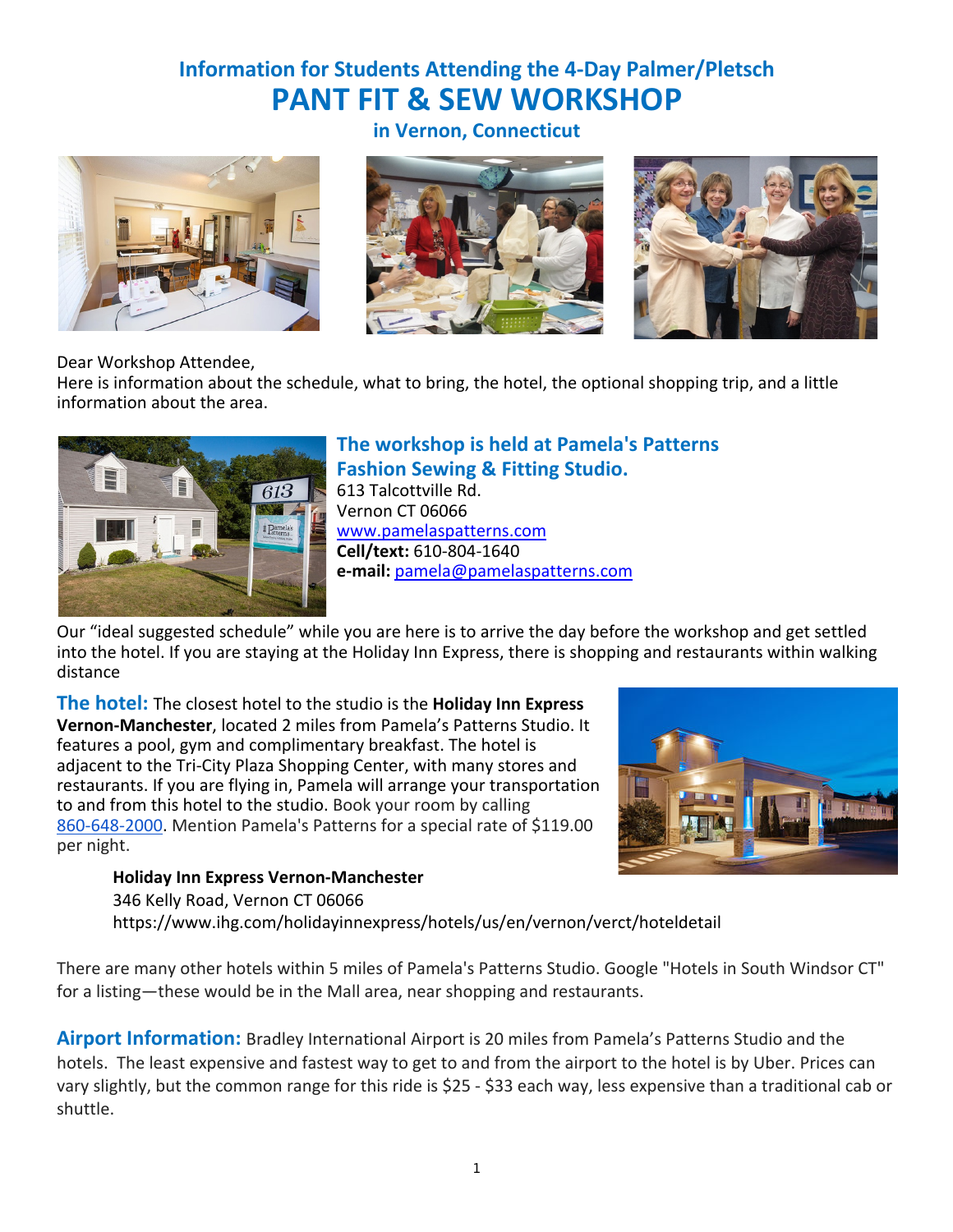If you have not used Uber before, it is an app you load onto your phone. There are lots of YouTube videos that will show you how to use the Uber app, but follow this link for good info and a discount code for your first ride. https://www.uber.com/airports/bdl/ Please let me know if you need any more information.

**Food:** If you stay at one of the recommended hotels, breakfast is included with your stay. Pamela will have coffee, water, fruit, and snacks throughout the day. Lunches will be catered. Please let Pamela know of any allergies, special dietary needs or general food requests at least one week prior to the workshop. Email her at pamela@pamelaspatterns.com

**One more note:** Please be very careful with perfume—it is best not to wear any at all. Many people are sensitive to it.

If there is anything I can do or if I can answer any questions for you, please do not hesitate to ask. I look forward to seeing all of you soon!

Thank you!

Pannela Leggett



# **Introducing Pamela Leggett, Palmer/Pletsch Certified Sewing Instructor**

Pamela has been teaching sewing since 1981 and has been teaching Palmer/Pletsch Fit and Pant Fit classes since 1999. Specializing in pattern fitting, fine garment sewing skills, knits and serging, she has developed a fun and informative teaching style that is available in her patterns, social media, YouTube channel.

One of Pamela's passions is creating garments that flatter and fit the wearer. Her desire to teach others to achieve the perfect fit led her to the Palmer/Pletsch pattern fitting method, which she has used to help hundreds of women successfully achieve good fit and a renewed love of garment sewing. It is with this knowledge that she created Pamela's Patterns, which have many fitting solutions and adjustments built in the patterns.

Pamela's Patterns have been reviewed and featured in magazines and on-line review sites. Pamela is a contributing writer, book author and video personality for *Threads Magazine*, an instructor

for Craftsy, director of the Palmer/Pletsch Philadelphia and Connecticut Sewing Workshops and a national sewing/serging educator. She has also appeared on PBS's *Sewing with Nancy* and *Canada's The Shopping Channel*.

Pamela lives in Connecticut, where she operates her business and has a teaching program at The Studio at Pamela's Patterns in Vernon CT. She is a national instructor, teaching in-person and virtual classes for guilds, stores, and shows.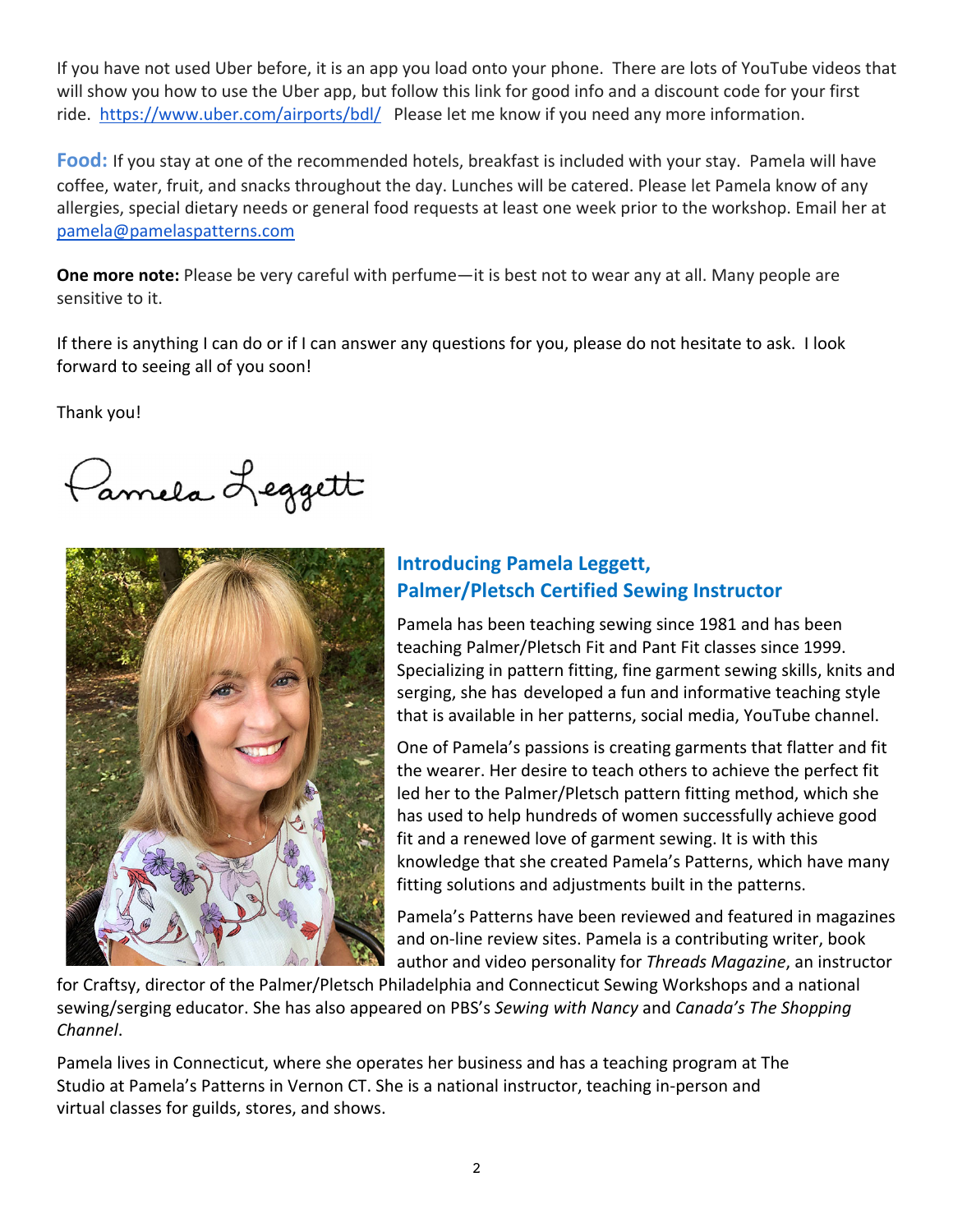# **Palmer/Pletsch Pant Fit and Sew Workshop Schedule — Connecticut**

### **DAY 1:**

| 9:00 am           | Introductions, announcements. PowerPoint presentation and selecting size. |
|-------------------|---------------------------------------------------------------------------|
| Noonish           | Lunch                                                                     |
| $1:30$ pm         | Start fitting                                                             |
| $6:00 \text{ pm}$ | Class ends. Dinner at a restaurant of your choice.                        |

### **DAY 2 and 3:**

| $9:00$ am         | Class begins. Demos, fitting, sewing, and/or pinning. |
|-------------------|-------------------------------------------------------|
| <b>Noonish</b>    | Lunch                                                 |
| $1:30$ pm         | Class continues                                       |
| $6:00 \text{ pm}$ | Class ends                                            |

### **DAY 4:**

| $9:00$ am         | Class begins. Finishing what still needs to be accomplished. Questions, etc.   |
|-------------------|--------------------------------------------------------------------------------|
| Noonish           | Lunch                                                                          |
| $1:30$ pm         | Class continues. Clean up and check out purchases at the end of the afternoon. |
| $5:00 \text{ pm}$ | Workshop ends                                                                  |
|                   | 5:30-7:00 pm Graduation dinner                                                 |

**DAY 5: OPTIONAL NYC fabric shopping trip.** See page 5 for more information.

**Teacher Training** available upon request.

**Palmer/Pletsch Certified Sewing Instructors: This workshop will give you 40 PDUs.**

# **What to Bring to the Connecticut Pant Fit & Sew Workshop:**

Pamela's Patterns carries most of the items needed for this workshop, including a small selection of beautiful Designer fabrics. My goal is for you to fit (and sew) several patterns during your four days – and learn tons of techniques! Each person will have a cutting and sewing workspace.

You will be spending a lot of time in your underwear, so make sure yours fit well, don't have VPL (visible panty lines) and don't leave creases around your curves. If you are modest, close fitting tights or leggings work well, but make sure they don't change your size or make indentations. Best thing to wear? Tights/leggings, a camisole and a dress/long shirt to wear over them.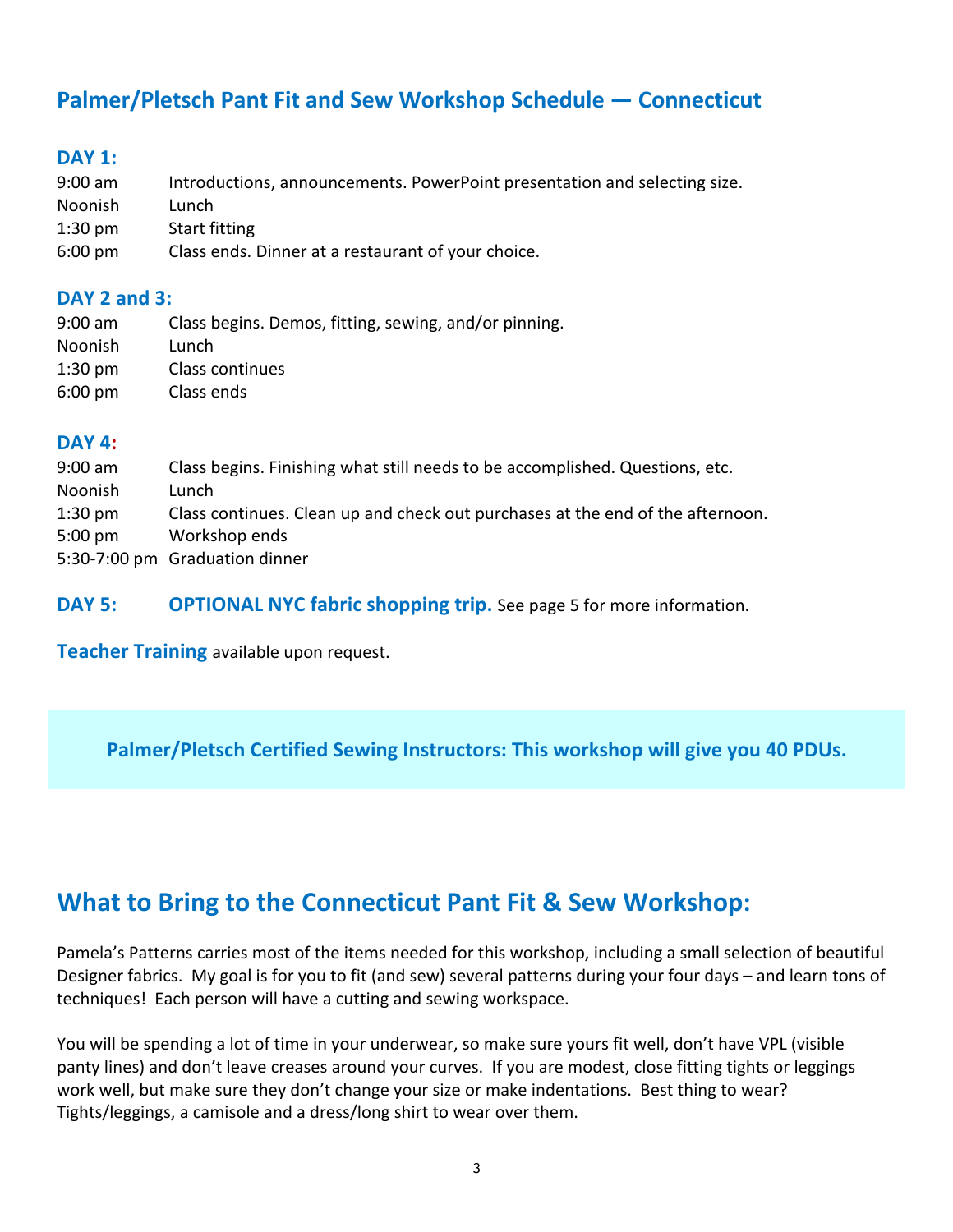**Patterns** – You can choose any pants pattern to bring, but we will all start off with the same one to learn fit. Pati Palmer has graciously allowed me to use my pattern, **#113 Pants…Perfected** from Pamela's Patterns. It comes with the pattern and a 2.5 hour Instructional DVD. If you would prefer, you may use McCall's Palmer/Pletsch pattern #6901. They are the same style and the fitting techniques are the same as well. If you have other pant styles you would like to make, please bring those patterns as well. Jeans are especially fun to fit and sew, and can be made from lots of different fabrics!

**Fabrics** – Bring any prewashed fabrics you may want to use. If using fabrics that need to be dry cleaned, steam press the fabric for shrinkage. I take mine to the cleaners and ask them to do it. For pants, you should always choose good quality, bottom weight fabric with a nice drape. Using cheap or stiff fabric makes fitting pants extremely difficult (save those fabrics for making pants after you have the pattern fit!). Natural fibers are always the nicest to work with, although natural fiber blended with synthetics works very well too. You will need 2½ yards for each pair. We can sometimes do some creative piecing if your yardage is less. Many people love to make what I call "The Magic Pants." This style uses the basic pant pattern with a smooth elastic waist. If you are interested in making these, bring a prewashed bottom weight stretch woven with at least 20% stretch.

## **Book** – *Pants for Real People* from Palmer/Pletsch. (I like mine spiral bound.)

**Machines** – If you are driving, bring your own sewing machine and a serger, if you own one. There will be two "community" sergers set up, one with light thread and one with dark thread, if you don't mind sharing. Bring bobbins and all the basic accessory feet, an edge joining/edge stitching foot and a zipper foot. If you are flying, Pamela will be happy to provide machines for you. Be sure to let her know in advance.

**Thread** – sewing thread for your fabrics and basic color cone thread for the serger (white, tan, black, grey – you don't need all of these!)

#### **Notions**

- Perfect Pattern Paper by Palmer/Pletsch
- 5/8" elastic, 2" smaller than your waist, sewn into a circle or connected with velcro. If you don't have 5/8" elastic, you can use Pamela's Patterns Fantastic Elastic, which can be cut to any width.
- 9" or longer zippers to match fabrics invisible for a back zip, regular for a fly front.

#### **Sewing Supplies**

- Glass head pins (2 boxes) and magnetic pin cushion
- Tape measure, seam ripper, marking tools, basic sewing supplies
- Hand sewing and machine needles
- Scissors, rotary cutter, quilting ruler (at least 2" X 18"), Curvey ruler
- Paper, pencil, red and black marker (not a Sharpie!). My favorite marker is Flair by Paper Mate.
- A 1½" binder with lots of page protectors is great for storing handouts and pattern pieces. Gallon size ziplocks are also helpful.
- Scotch Magic Transparent Tape. Ideal width (but hard to find) is ½", but ¾" is fine. The tape should be in a weighted dispenser.
- Hangers for your garments-in-progress.

**NOTE:** Pamela's Patterns carries almost everything on this list with the exception of commercial patterns, zippers, machine feet, binder, and hangers.